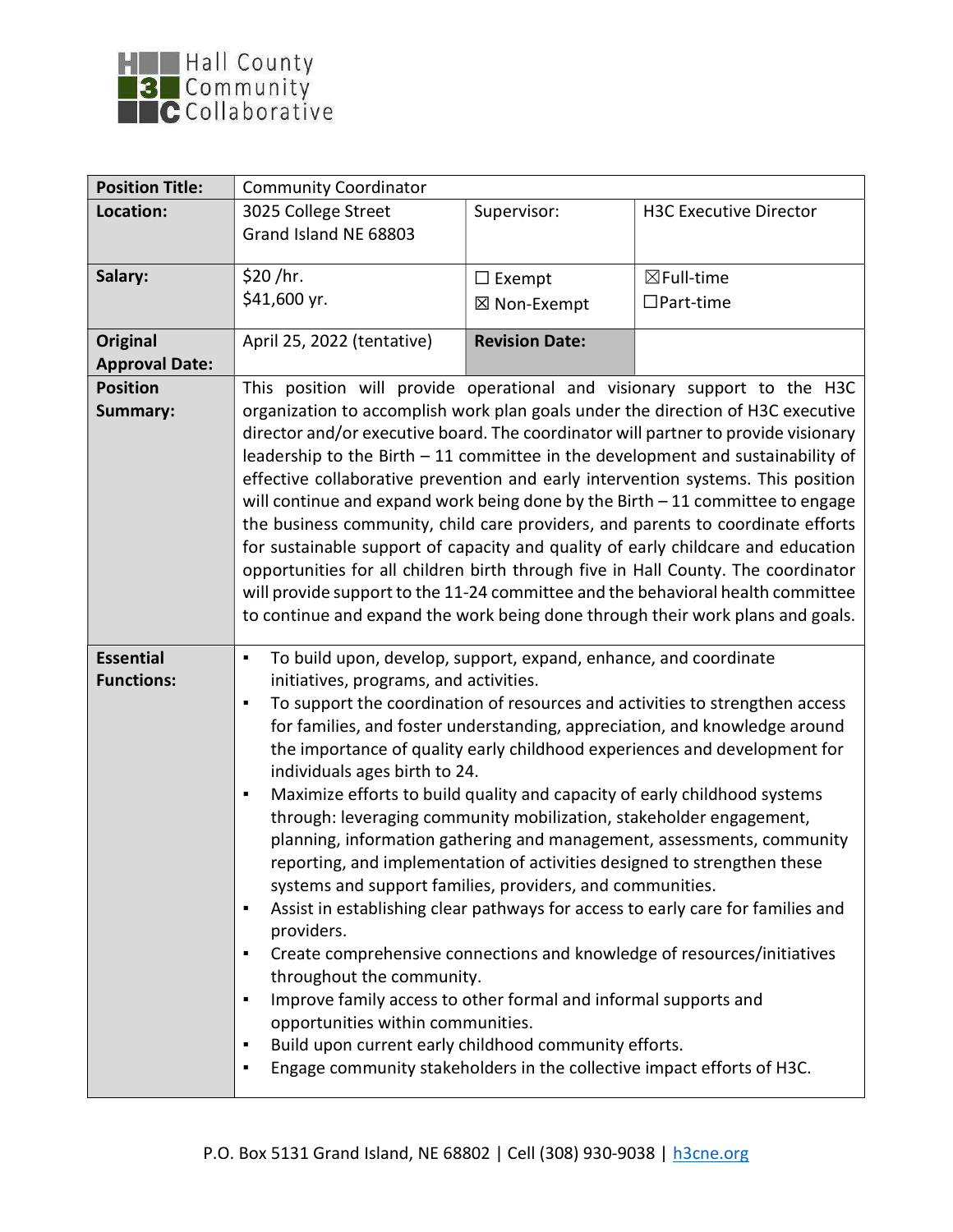

| <b>Other</b>             | Connecting and supporting providers and communities to efforts including<br>٠        |
|--------------------------|--------------------------------------------------------------------------------------|
| <b>Responsibilities:</b> | the use of ReadyRosie, Spanish speaking childcare provider engagement,               |
|                          | increasing access and availability to culturally appropriate professional            |
|                          | development and related services, and childcare tuition/scholarship                  |
|                          | programs based on current Hall County priorities.                                    |
|                          | Management, documentation, evaluation, and reporting related to the<br>٠             |
|                          |                                                                                      |
|                          | PDG/C4K+ Quality & Capacity Grant, Early Learning Scholarships,                      |
|                          | ReadyRosie, and Spanish Speaking/Bilingual Child Care Support Initiative.            |
|                          | Through the Birth $-11$ committee, serve as a liaison between community<br>٠         |
|                          | partners to align all early childhood work with current Nebraska Children            |
|                          | initiatives including, co-creation of work plans, priorities, and fund requests.     |
|                          | Working with Nebraska Children initiatives to not duplicate, but enhance, all        |
|                          | early care and education efforts.                                                    |
|                          | Maintaining a working knowledge of current resources available to children<br>٠      |
|                          | and families, including early childhood, youth, and behavioral health.               |
|                          |                                                                                      |
|                          | Researching gaps or barriers to provision of services/supports for children<br>٠     |
|                          | and families.                                                                        |
|                          | Working with community stakeholders, including elected officials, in the<br>٠        |
|                          | development and implementation of community work plans and/or                        |
|                          | connecting plans that may exist for different initiatives.                           |
|                          | Coordinating and facilitating community meetings with various working<br>٠           |
|                          | groups.                                                                              |
|                          | Reporting associated with PDG/C4K+ work, including grant reports, up to<br>٠         |
|                          | date community action progress report, community meeting materials, and              |
|                          | reports related to any other commitments undertaken by the Birth $-11$               |
|                          | committee.                                                                           |
|                          |                                                                                      |
|                          | Developing and distributing marketing and educational materials related to<br>٠      |
|                          | early childhood. Maintain a resource directory that will connect children,           |
|                          | families, and communities to opportunities and services related to early             |
|                          | childhood.                                                                           |
|                          | Identify contractual partners to help guide the work as established in work          |
|                          | plans and budgets.                                                                   |
|                          | Grant writing and event planning.<br>٠                                               |
|                          | Serve as early childhood contact, advocate, champion, and coordinator.<br>٠          |
|                          | Participation in various professional and early childhood development<br>٠           |
|                          | opportunities.                                                                       |
|                          | General coordination                                                                 |
|                          |                                                                                      |
|                          | $\sqrt{\phantom{a}}$ Manage the daily/weekly/monthly agenda and arrange new meetings |
|                          | and appointments.                                                                    |
|                          | $\checkmark$ Manage meeting minutes and periodic reporting.                          |
|                          | $\sqrt{\phantom{a}}$ Prepare and disseminate correspondence, memos, and forms.       |
|                          | Support and facilitate the completion of regular reports.                            |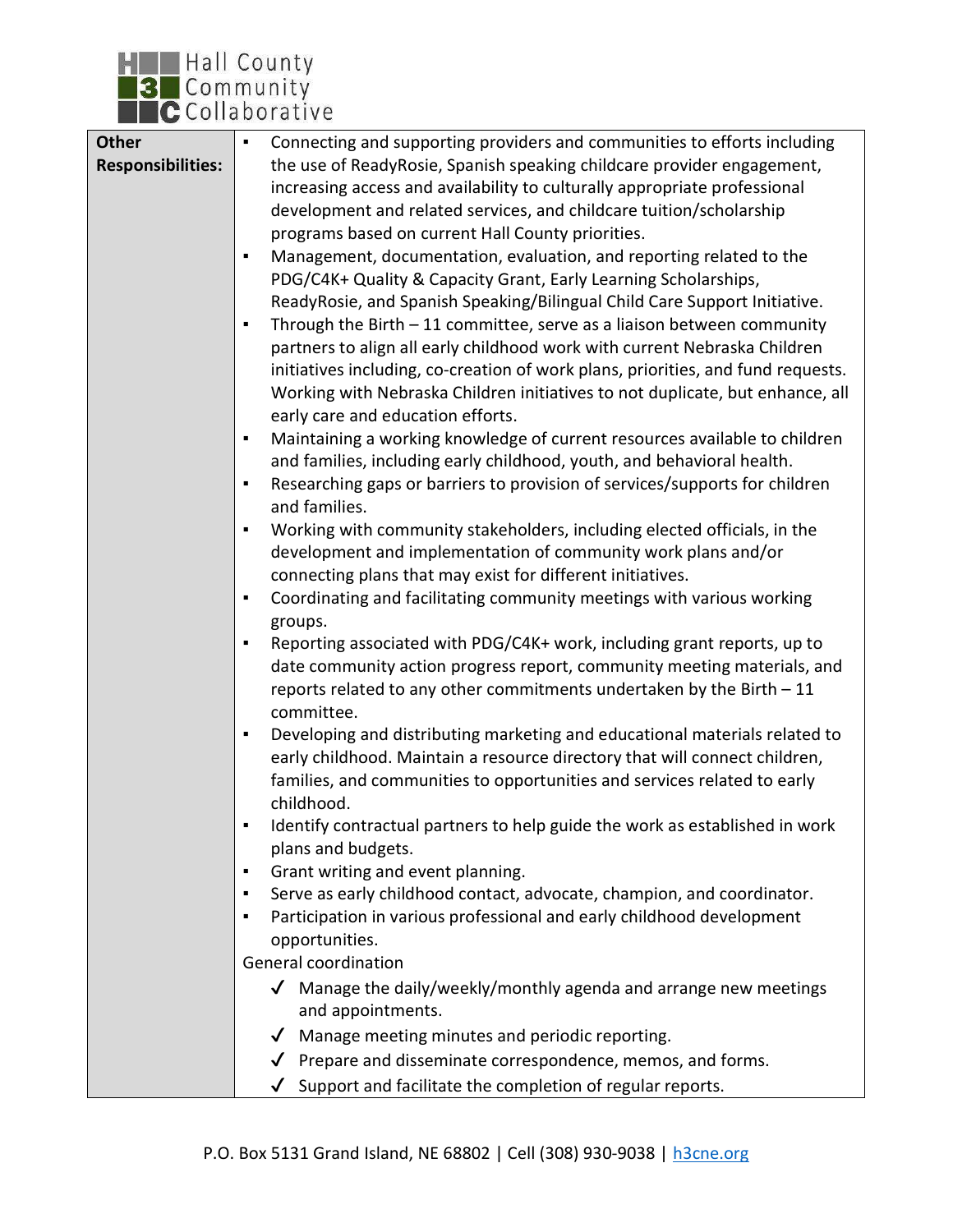

|                                    | $\sqrt{\phantom{a}}$ Manage and create social media campaigns                                                          |  |  |
|------------------------------------|------------------------------------------------------------------------------------------------------------------------|--|--|
|                                    | Make travel arrangements.<br>$\checkmark$                                                                              |  |  |
|                                    | $\sqrt{\phantom{a}}$ Document expenses and submit receipts to H3C.                                                     |  |  |
|                                    | Other duties as assigned.                                                                                              |  |  |
| <b>Education:</b>                  | Associate or bachelor's degree in public administration, social/behavioral                                             |  |  |
|                                    | sciences, human services, early childhood, or child development.                                                       |  |  |
| <b>Experience:</b>                 | Grant administration and reporting                                                                                     |  |  |
|                                    | 1-2 years experience working with Early Childhood programs and/or youth                                                |  |  |
|                                    | 1 year of Step Up to Quality Coaching, preferred                                                                       |  |  |
|                                    | Direct non-profit work experience or lateral non-profit operational knowledge                                          |  |  |
|                                    |                                                                                                                        |  |  |
| Skills,                            | Knowledge of the Grand Island community and Hall County, including<br>$\tilde{\phantom{a}}$                            |  |  |
| Knowledge and<br><b>Abilities:</b> | businesses and the government structure<br>Knowledge of community initiatives and resources related to Early Childhood |  |  |
|                                    |                                                                                                                        |  |  |
|                                    | and youth                                                                                                              |  |  |
|                                    | Knowledge of Nebraska Step-Up to Quality<br>$\tilde{\phantom{a}}$                                                      |  |  |
|                                    | Knowledge of Nebraska child care subsidy and child care licensing<br>$\tilde{\phantom{a}}$                             |  |  |
|                                    | Excellent written and oral communication skills                                                                        |  |  |
|                                    | Comfortable with public speaking                                                                                       |  |  |
|                                    | Ability to lead a meeting and/or training                                                                              |  |  |
|                                    | Familiarity with event planning<br>$\tilde{\phantom{a}}$                                                               |  |  |
|                                    | Able to work independently<br>$\tilde{\phantom{a}}$                                                                    |  |  |
|                                    | Ability and flexibility to adapt to changing community capacity and need                                               |  |  |
|                                    | Proficient in computer programs such as Microsoft Office: Excel, Word,<br>$\tilde{\phantom{a}}$                        |  |  |
|                                    | Outlook and PowerPoint, as well as Adobe Acrobat and Google Doc/Sheets.                                                |  |  |
|                                    | Proficient in use of online platforms such as Facebook, Zoom, Twitter, etc.                                            |  |  |
|                                    | Ability to provide website content updates and management                                                              |  |  |
|                                    | Ability to interface and develop tracking systems for data collection                                                  |  |  |
| <b>Key</b>                         | <b>Economic Development Corporation</b><br>➤                                                                           |  |  |
| <b>Relationships:</b>              | Central Community College - Early Childhood Education Program<br>➤                                                     |  |  |
|                                    | <b>Grand Island Public Library</b><br>➤                                                                                |  |  |
|                                    | <b>Community Well-Being Coordinator</b><br>➤                                                                           |  |  |
|                                    |                                                                                                                        |  |  |
|                                    | Early Childhood Programs through local public-school districts<br>➤                                                    |  |  |
|                                    | Head Start programs serving Hall County<br>➤                                                                           |  |  |
|                                    | Rooted in Relationships Coordinator<br>➤                                                                               |  |  |
|                                    | Sixpence and Sixpence CCP Coordinators<br>➤                                                                            |  |  |